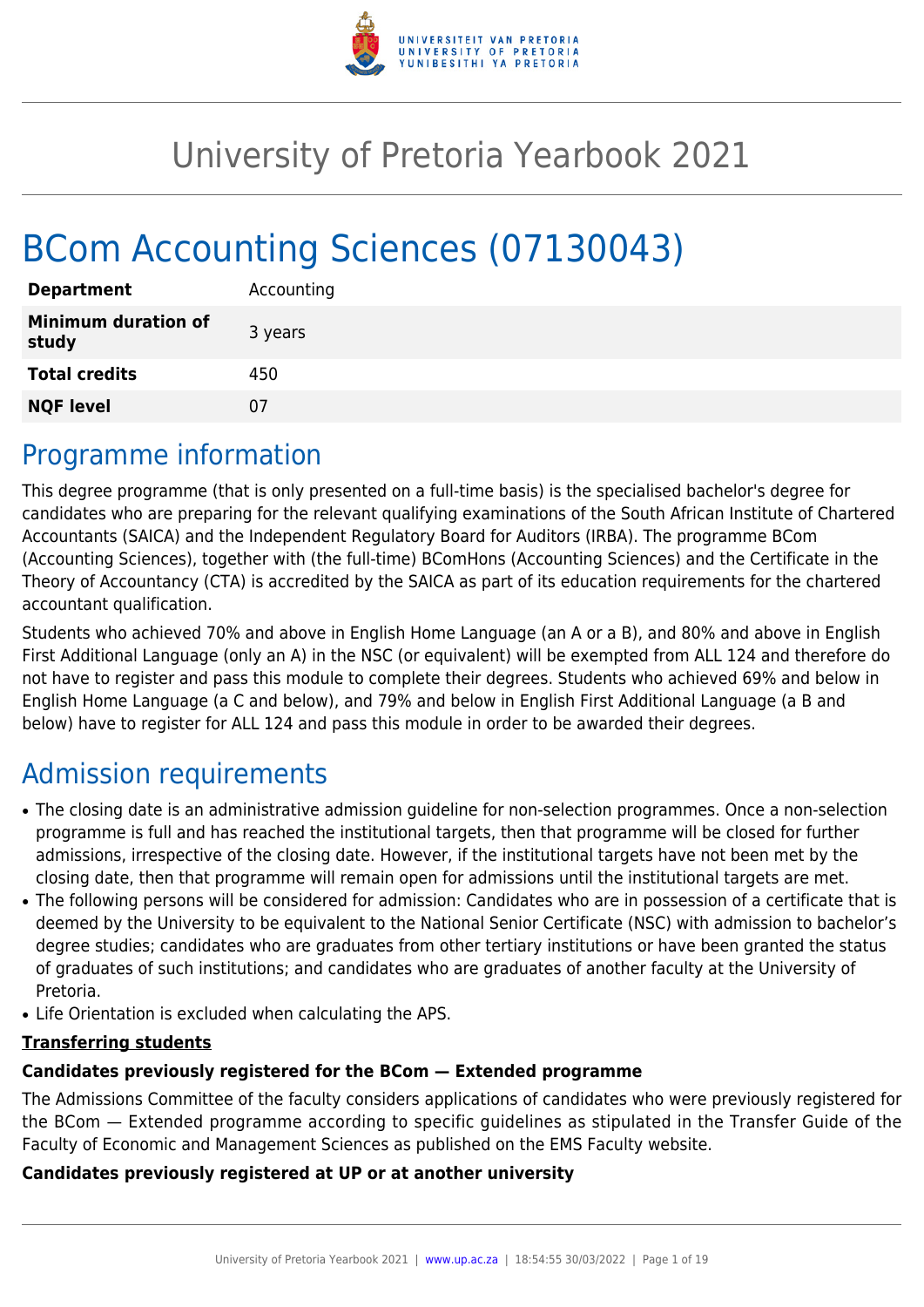

The Admissions Committee of the faculty considers applications of candidates who have already completed the final NSC or equivalent qualification and/or were previously registered at UP or at another university according to specific guidelines as stipulated in the Transfer Guide of the Faculty of Economic and Management Sciences as published on the EMS Faculty website. A complete academic record, as well as the final school leaving results, are required for such applications.

**NB:** Candidates who are still registered at another university must submit an academic record of their studies to the faculty as soon as possible after their final examinations. The closing date for these applications is **30 September**.

### **Qualifications from countries other than South Africa**

- Citizens from countries other than South Africa and South African citizens with foreign qualifications must comply with all the other admission requirements and the prerequisites for subjects/modules.
- In addition to meeting the admission requirements, it may be expected from candidates to write the SAT, if required.
- Candidates must have completed the National Senior Certificate with admission to degree studies or a certificate of conditional exemption on the basis of a candidate's foreign qualifications, the so-called "Immigrant" or "Foreign Conditional Exemption". The only condition for the "Foreign Conditional Exemption" that is accepted is: 'completion of the degree course'. The exemption certificate is obtainable from Universities South Africa (USAf). Detailed information is available on the website at [click here](http://mb.usaf.ac.za)

#### **University of Pretoria website: [click here](http://www.up.ac.za/ems)**

|                                                                                | <b>Minimum requirements</b> |                    |                 |            |
|--------------------------------------------------------------------------------|-----------------------------|--------------------|-----------------|------------|
| <b>Achievement level</b>                                                       |                             |                    |                 |            |
| <b>English Home Language or</b><br><b>English First Additional</b><br>Language |                             | <b>Mathematics</b> |                 | <b>APS</b> |
| NSC/IEB                                                                        | AS Level                    | NSC/IEB            | <b>AS Level</b> |            |
| .5                                                                             |                             | h                  | R               | 34         |

\* Cambridge A level candidates who obtained at least a D and International Baccalaureate (IB) HL candidates who obtained at least a 4 in the required subjects, will be considered for admission.

**Note**: Accountancy is not a subject requirement for any of the BCom or BAdmin programmes.

## Additional requirements

- a. General Regulations G.1 to G.15 (with the exception of Regulation G.11.2(c)) apply to a bachelor's degree.
- b. A student may not take more than the prescribed number of modules per semester unless the Dean decides otherwise.
- c. A student may take a module not listed as an elective module only if the prior approval of the Dean has been obtained.
- d. A student who is in possession of a bachelor's degree may not present any modules passed for that degree for another field of specialisation or degree in this Faculty. (See General Regulations G.8 and G.9)
- e. A module already passed may only be repeated with the approval of the Dean.
- f. A module passed may not be taken into account for more than one degree or field of specialisation.
- g. It remains the student's responsibility to ascertain, prior to registration, whether all the modules he/she intends taking can be accommodated in the class, test and examination timetables.
- h. The Faculty of Economic and Management Sciences supports an outcomes-based education system and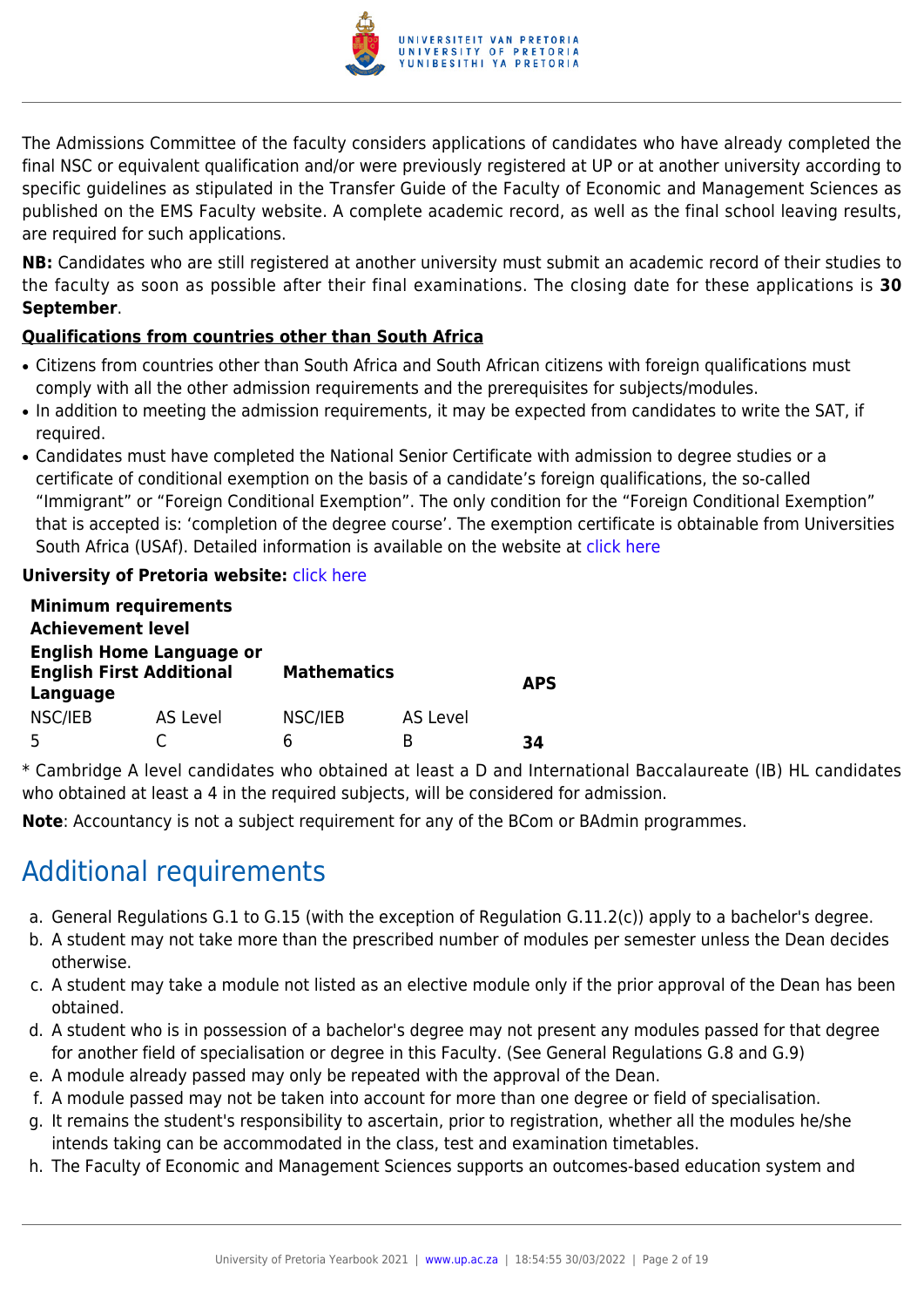

places a high premium on the development of specific academic competences. Class attendance in all modules and for the full duration of all programmes is therefore compulsory for all students.

i. The Dean has the right of authorisation regarding matters not provided for in the General Regulations or the Faculty Regulations.

## Other programme-specific information

- 1. The specialisation modules on first to third year for the degree BCom (Accounting Sciences), may only be taken by students who are selected for this degree.
- 2. A student who failed FRK 100 must repeat FRK 100 and is not allowed to register for FRK 101. A student who failed FRK 101 may only repeat FRK 101 if his/her final mark for this module was below 35%. If his/her final mark for FRK 101 was 35% or higher, the student must register for FRK 100.
- 3. Note: If second-year modules clash with FRK 101 periods, students are advised not to register for those modules as class attendance for FRK 101 is compulsory.
- 4. Students are strongly advised to take KOB 183 in the third quarter of their second year as prescribed only and not in their first year. KOB 183 presupposes a basic knowledge of second year Accounting, Auditing, Financial management and Taxation and first-year students have not been exposed to all four these subjects.

**Please note:** See the alphabetical list of modules for the prerequisites for individual modules.

**Specialisation modules:** FRK 300, FBS 300, BEL 300 and ODT 300.

A candidate who has

- a. passed the Grade 12 examination in Mathematics with at least 5 (60-69%) obtains admission to the module COS 110 in Computer Science; or has passed COS 153 or COS 131 or COS 132 and WTW 133, obtains admission to the module COS 110 in Computer Science;
- b. passed the Grade 12 examination in Mathematics with at least 4 (50-59%), will be admitted to WTW 134, WTW 115 and WTW 152 and with at least 5 (60-69%) to WTW 114, WTW 126, WTW 158 and WTW 161 in Mathematics, and to WST 111 in Mathematical statistics. (For the degree programme in Actuarial and Financial Mathematics, 80% in Mathematics is required.)
- c. obtained at least 5 (60-69%) in Mathematics in the Grade 12 examination, or at least 50% in both Statistics 113, 123 will be admitted to Statistics (STK 110 and STK 120);
- d. been admitted to the degree BCom (Accounting Sciences), will be admitted to Financial accounting 100 (FRK 100) ONLY on achieving a result in the compulsory accounting proficiency test written before lectures commence, that is acceptable. Candidates who did not take Grade 12 Accounting will be admitted to Financial accounting 101 (FRK 101) irrevocably. Accounting in Grade 12 is not a prerequisite for admission to any BCom degree programme;
- e. obtained at least 4 (50-59%) in Mathematics in the Grade 12 examination, or at least 60% in both Statistics 113 and 123 will be admitted to Informatics 112 and Economics 120, and at least 6 (70-79%) in Mathematics or 60% in both Statistics 113 and 123 will be admitted to EKN 113 and 123;
- f. obtained at least 5 (60-69%) in Mathematics or 4 (50-59%) in Mathematics, will be admitted to Informatics 154, 164 and 171.

**Note**: "Grade 12 examination" refers to the final National Senior Certificate (NSC) examination.

"Major subject"

To be considered a "major subject" the equivalent of four 14-week modules, including two at 300-level, must be passed provided that: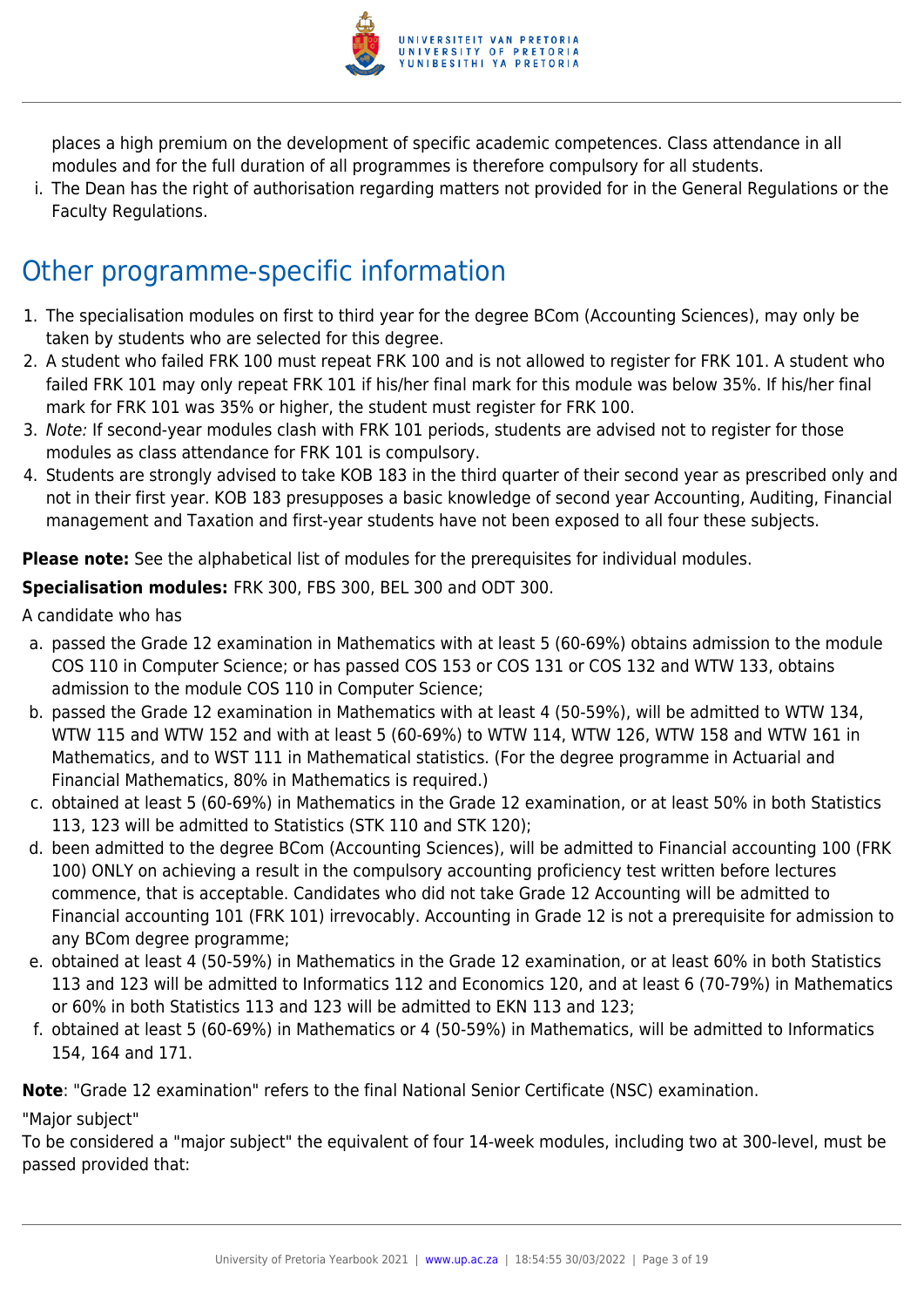

- a module passed at 300-level shall only be recognised for degree purposes if the corresponding prescribed module(s) at 200-level has/have been passed, unless the Dean decides otherwise;
- the following modules which are offered at 300-level only, are also considered "major subjects": Labour law 311 (ABR 311), Labour relations 320 (ABV 320), and International business management 359 and 369 (OBS 359 and 369); and
- only two 14-week modules, or the equivalent thereof, that are not preceded by the 100- and 200-level modules, may be taken for degree purposes. In other words, at least four 14-week modules must be taken at 300-level that are preceded by the 100- and 200-level, except for modules offered on 200- and 300-level only.

It is thus the responsibility of students to ensure before registration, that their curricula comply with all the requirements of the applicable regulations.

## Promotion to next study year

According to General Regulation G.3 students have to comply with certain requirements as set by the Faculty Board.

- a. A student must pass at least 4 core semester or 2 core year modules to be admitted to the subsequent year of study.
- b. If a student has passed less than the required minimum of 4 core semester or 2 core year modules, he/she will not be readmitted to the Faculty of Economic and Management Sciences. Such a student may apply in writing to the Faculty's Admissions Committee to be readmitted conditionally – with the proviso that the Admissions Committee may set further conditions with regards to the student's academic progress. The Faculty's Admissions Committee may deny a student's application for readmission.
- c. If a student has been readmitted conditionally, his/her academic progress will be monitored after the first semester examinations to determine whether he/she has complied with the requirements set by the Admissions Committee. If not, his/her studies will be suspended.
- d. A student whose studies have been suspended because of his/her poor academic performance has the right to appeal against the decision of the Faculty's Admissions Committee.
- e. A student may be refused promotion to a subsequent year of study if the prescribed tuition fees are not paid.
- f. A student may be refused admission to the examination, or promotion to a subsequent year of study or promotion in a module (if applicable) if he/ she fails to fulfil the attendance requirements. Class attendance in all modules and for the full duration of all programmes is compulsory for all students.

## Pass with distinction

- a. A degree may be awarded with distinction provided the candidate meets the following criteria:
- i. Completes the degree within three years;
- ii. Obtains a Cumulative Grade Point Average (CGPA) of 75%;
- iii. Repeated passed modules will not be considered. The initial pass mark of module will be used when calculating the GPA.
- b. A degree will only be awarded with distinction to transferees from other degrees in the Faculty of Economic and Management Sciences, other faculties and from other universities who still complete their bachelor degrees within three years (including the years registered for the other degree and credits transferred and recognised).
- c. The GPA will be not be rounded up to a whole number.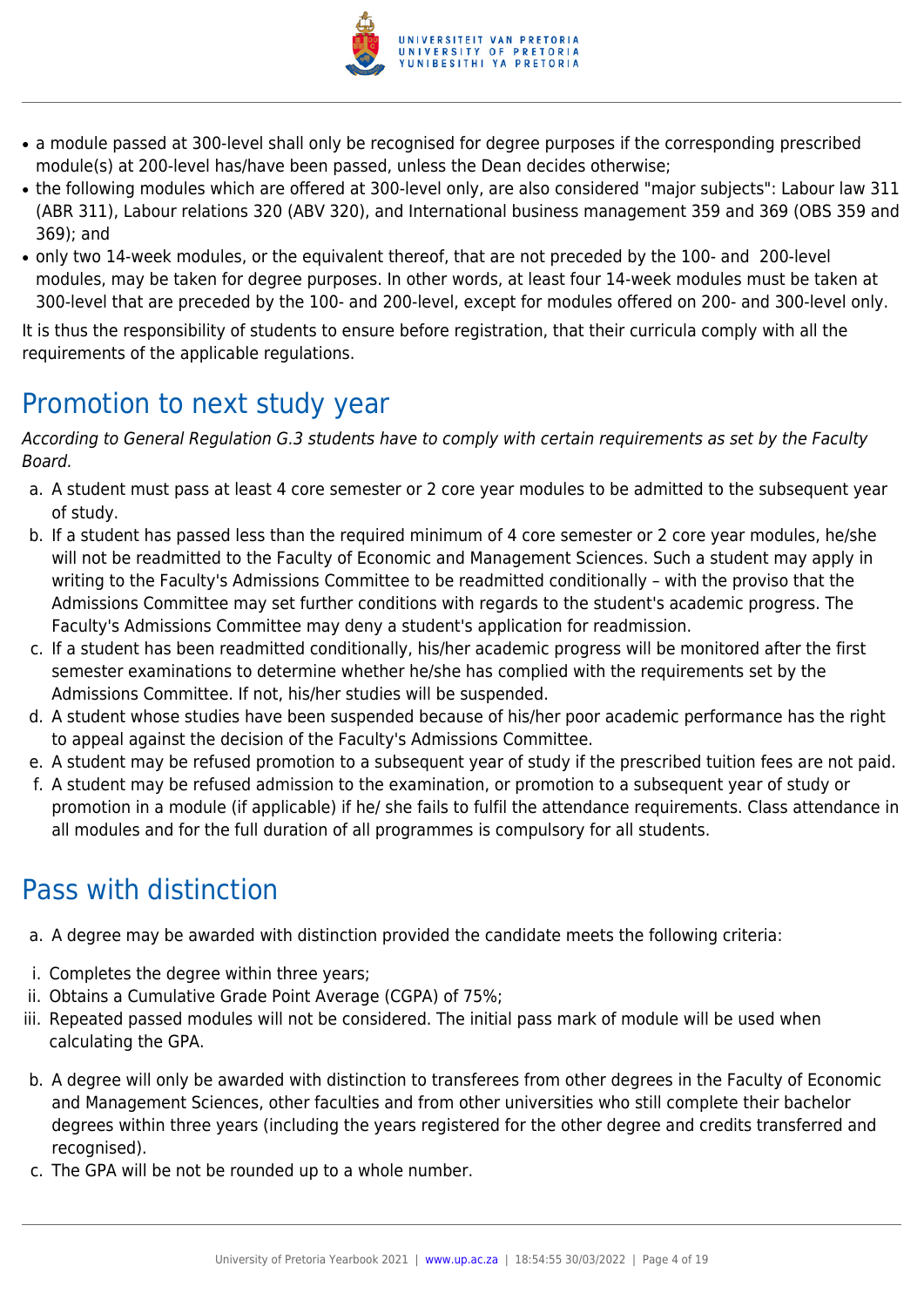

d. Exceptional cases will be considered by the Dean.

## General information

#### **Minimum requirements for bachelor's degrees; semester and year modules; new regulations**

- 1. Students who commenced their studies before 2015 must complete the programme in terms of the curriculum of the year in which they commenced their studies, or in terms of the curriculum of the year in which they switched to their current field of specialisation. Students who prefer to do so may, however, apply to change over to the latest curriculum, but then they should comply with all the requirements thereof and they may not revert to the regulations of an earlier year.
- 2. Students who are registering for a degree programme for the first time from 2015 onward must take the modules indicated under the particular field of specialisation.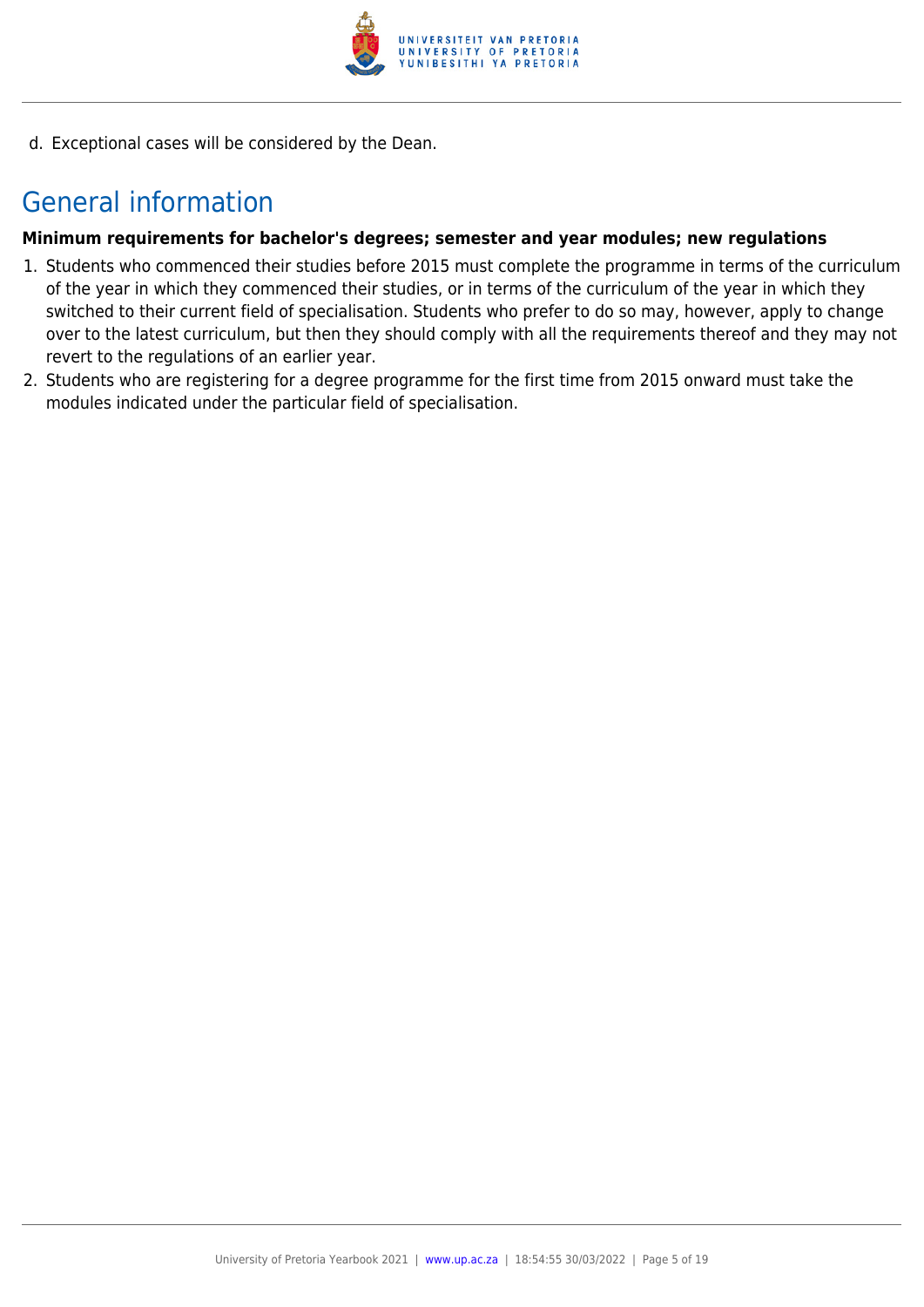

## Curriculum: Year 1

**Minimum credits: 122**

### **Fundamental modules**

### **Academic information management 111 (AIM 111)**

| <b>Module credits</b>         | 4.00                                                                                                                                                                                                                                                                                                                          |
|-------------------------------|-------------------------------------------------------------------------------------------------------------------------------------------------------------------------------------------------------------------------------------------------------------------------------------------------------------------------------|
| <b>NQF Level</b>              | 05                                                                                                                                                                                                                                                                                                                            |
| <b>Service modules</b>        | Faculty of Engineering, Built Environment and Information Technology<br><b>Faculty of Education</b><br>Faculty of Economic and Management Sciences<br><b>Faculty of Humanities</b><br>Faculty of Law<br><b>Faculty of Health Sciences</b><br>Faculty of Natural and Agricultural Sciences<br>Faculty of Theology and Religion |
| <b>Prerequisites</b>          | No prerequisites.                                                                                                                                                                                                                                                                                                             |
| <b>Contact time</b>           | 2 lectures per week                                                                                                                                                                                                                                                                                                           |
| <b>Language of tuition</b>    | Module is presented in English                                                                                                                                                                                                                                                                                                |
| <b>Department</b>             | <b>Information Science</b>                                                                                                                                                                                                                                                                                                    |
| <b>Period of presentation</b> | Semester 1                                                                                                                                                                                                                                                                                                                    |

#### **Module content**

Find, evaluate, process, manage and present information resources for academic purposes using appropriate technology.

### **Academic information management 121 (AIM 121)**

| <b>Module credits</b>      | 4.00                                                                                                                                                                                                                                                                                                                                                                  |
|----------------------------|-----------------------------------------------------------------------------------------------------------------------------------------------------------------------------------------------------------------------------------------------------------------------------------------------------------------------------------------------------------------------|
| <b>NQF Level</b>           | 05                                                                                                                                                                                                                                                                                                                                                                    |
| Service modules            | Faculty of Engineering, Built Environment and Information Technology<br><b>Faculty of Education</b><br>Faculty of Economic and Management Sciences<br><b>Faculty of Humanities</b><br>Faculty of Law<br><b>Faculty of Health Sciences</b><br>Faculty of Natural and Agricultural Sciences<br>Faculty of Theology and Religion<br><b>Faculty of Veterinary Science</b> |
| <b>Prerequisites</b>       | No prerequisites.                                                                                                                                                                                                                                                                                                                                                     |
| <b>Contact time</b>        | 2 lectures per week                                                                                                                                                                                                                                                                                                                                                   |
| <b>Language of tuition</b> | Module is presented in English                                                                                                                                                                                                                                                                                                                                        |
| <b>Department</b>          | <b>Informatics</b>                                                                                                                                                                                                                                                                                                                                                    |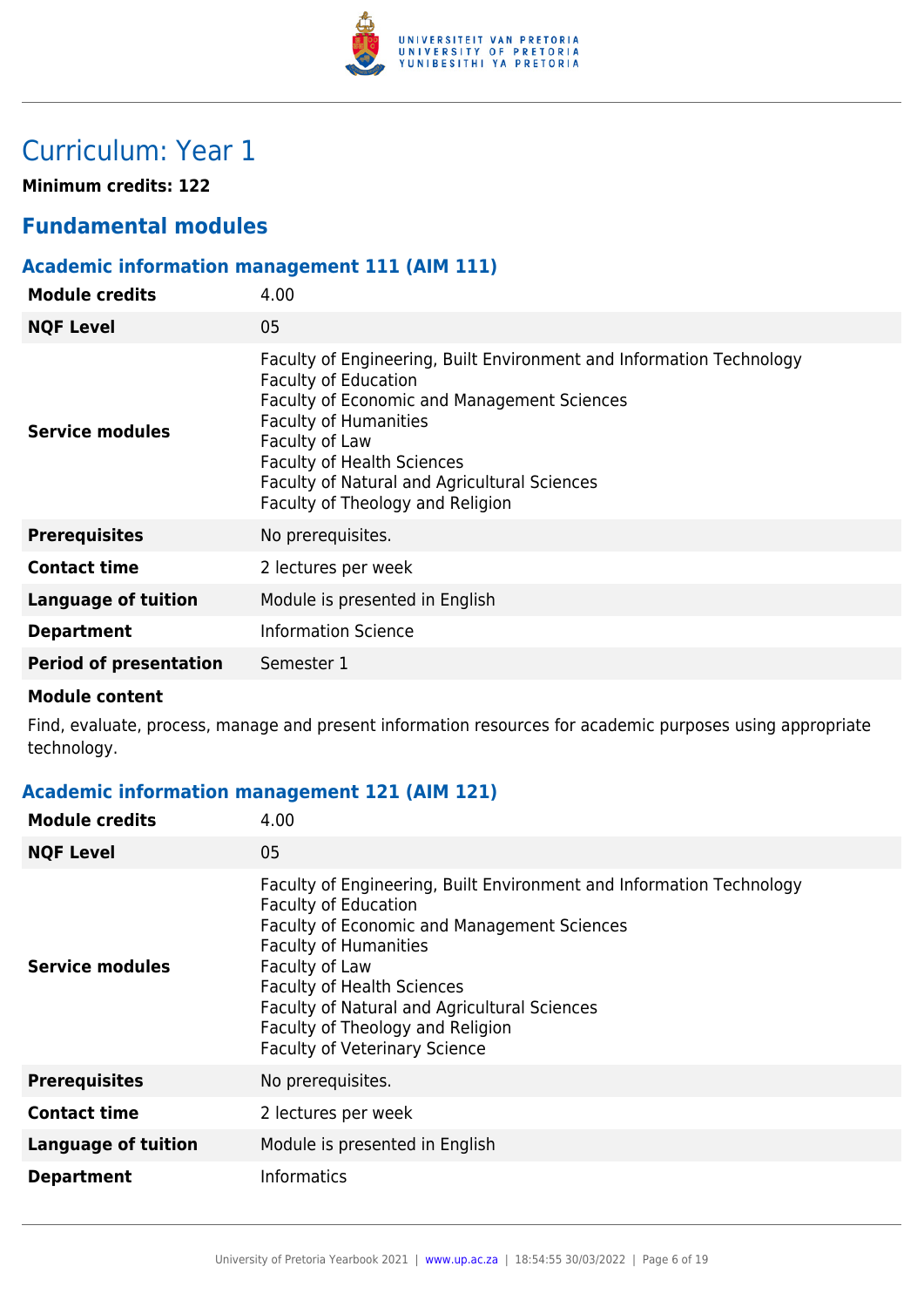

#### **Period of presentation** Semester 2

#### **Module content**

Apply effective search strategies in different technological environments. Demonstrate the ethical and fair use of information resources. Integrate 21st-century communications into the management of academic information.

#### **Academic literacy for Economic and Management Sciences 124 (ALL 124)**

| <b>Module credits</b>         | 6.00                                               |
|-------------------------------|----------------------------------------------------|
| <b>NQF Level</b>              | 05                                                 |
| <b>Service modules</b>        | <b>Faculty of Economic and Management Sciences</b> |
| <b>Prerequisites</b>          | No prerequisites.                                  |
| <b>Contact time</b>           | 2 lectures per week                                |
| <b>Language of tuition</b>    | Module is presented in English                     |
| <b>Department</b>             | Unit for Academic Literacy                         |
| <b>Period of presentation</b> | Semester 1 and Semester 2                          |
|                               |                                                    |

#### **Module content**

This module is intended to equip students with the competence in reading and writing required in the four high impact modules: Business Management, Financial Accounting, Statistics and Economics. Students will also be equipped to interpret and draw figures and graphs and to do computations and manage relevant formulas. Students attend two lectures per week during semester two.

This module is offered by the Faculty of Humanities.

#### **Academic orientation 107 (UPO 107)**

| <b>Module credits</b>         | 0.00                                          |
|-------------------------------|-----------------------------------------------|
| <b>NQF Level</b>              | 00                                            |
| Language of tuition           | Module is presented in English                |
| <b>Department</b>             | Economic and Management Sciences Deans Office |
| <b>Period of presentation</b> | Year                                          |

### **Core modules**

#### **Economics 110 (EKN 110)**

| Module credits         | 10.00                                                                                                                                                                               |
|------------------------|-------------------------------------------------------------------------------------------------------------------------------------------------------------------------------------|
| <b>NQF Level</b>       | 05                                                                                                                                                                                  |
| <b>Service modules</b> | Faculty of Engineering, Built Environment and Information Technology<br><b>Faculty of Education</b><br><b>Faculty of Humanities</b><br>Faculty of Natural and Agricultural Sciences |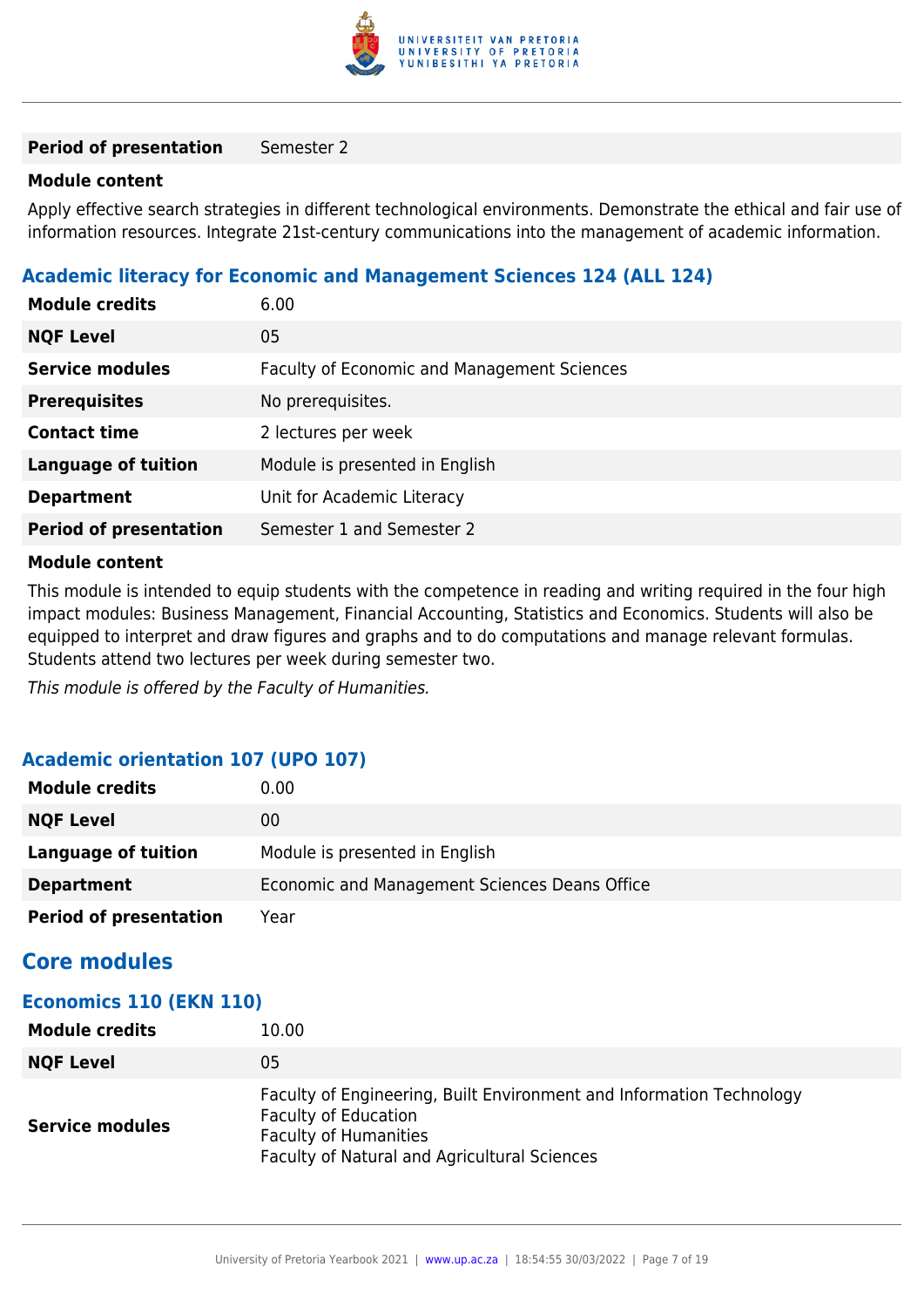

| <b>Prerequisites</b>          | No prerequisites.                                |
|-------------------------------|--------------------------------------------------|
| <b>Contact time</b>           | 1 discussion class per week, 2 lectures per week |
| <b>Language of tuition</b>    | Module is presented in English                   |
| <b>Department</b>             | <b>Economics</b>                                 |
| <b>Period of presentation</b> | Semester 1                                       |

This module deals with the core principles of economics. A distinction between macroeconomics and microeconomics is made. A discussion of the market system and circular flow of goods, services and money is followed by a section dealing with microeconomic principles, including demand and supply analysis, consumer behaviour and utility maximisation, production and the costs thereof, and the different market models and firm behaviour. Labour market institutions and issues, wage determination, as well as income inequality and poverty are also addressed. A section of money, banking, interest rates and monetary policy concludes the course.

#### **Economics 120 (EKN 120)**

| <b>Module credits</b>         | 10.00                                                                                                                                                                                      |
|-------------------------------|--------------------------------------------------------------------------------------------------------------------------------------------------------------------------------------------|
| <b>NQF Level</b>              | 05                                                                                                                                                                                         |
| <b>Service modules</b>        | Faculty of Engineering, Built Environment and Information Technology<br><b>Faculty of Education</b><br><b>Faculty of Humanities</b><br><b>Faculty of Natural and Agricultural Sciences</b> |
| <b>Prerequisites</b>          | EKN 110 GS or EKN 113 GS and at least 4 (50-59%) in Mathematics in the Grade<br>12 examination or 60% in STK 113 and concurrently registered for STK 123                                   |
| <b>Contact time</b>           | 1 discussion class per week, 2 lectures per week                                                                                                                                           |
| <b>Language of tuition</b>    | Module is presented in English                                                                                                                                                             |
| <b>Department</b>             | Economics                                                                                                                                                                                  |
| <b>Period of presentation</b> | Semester 2                                                                                                                                                                                 |

#### **Module content**

This module deals with the core principles of economics, especially macroeconomic measurement the private and public sectors of the South African economy receive attention, while basic macroeconomic relationships and the measurement of domestic output and national income are discussed. Aggregate demand and supply analysis stands core to this course which is also used to introduce students to the analysis of economic growth, unemployment and inflation. The microeconomics of government is addressed in a separate section, followed by a section on international economics, focusing on international trade, exchange rates and the balance of payments. The economics of developing countries and South Africa in the global economy conclude the course.

#### **Financial management 121 (FBS 121)**

| <b>Module credits</b> | 10.00                                                 |
|-----------------------|-------------------------------------------------------|
| <b>NQF Level</b>      | 05                                                    |
| <b>Prerequisites</b>  | Only available to BCom (Accounting Sciences) students |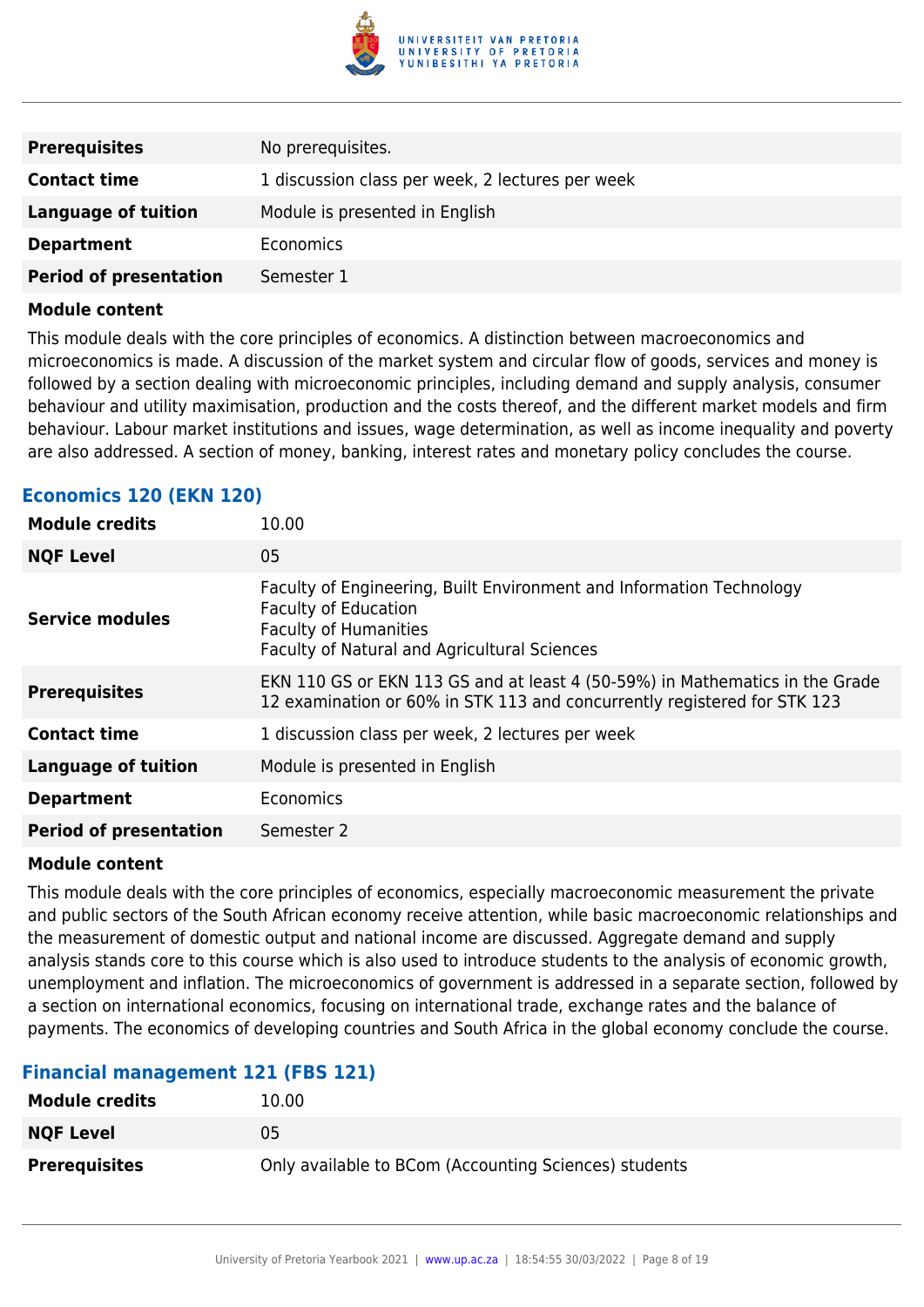

| <b>Contact time</b>           | 3 lectures per week            |
|-------------------------------|--------------------------------|
| <b>Language of tuition</b>    | Module is presented in English |
| <b>Department</b>             | <b>Financial Management</b>    |
| <b>Period of presentation</b> | Semester 2                     |

\*Only available to BCom (Accounting Sciences) students

Introduction to management accounting, critical reasoning skills and problem solving techniques for management accounting, cost concepts, simple linear regression analysis for the purpose of forecasting future sales volumes and costs, time series analysis for the purpose of forecasting future sales volumes, Indexing for the purposes of inflating and deflating a set of financial data, introduction to financial management, the functioning of the financial markets including interest rate and foreign exchange mechanisms, mathematics for business including time value of money calculations, and the critical reasoning skills and problem solving techniques in a financial management context. Where appropriate spread sheet applications (Excel) will be addressed as part of the respective topics being covered.

| <b>Module credits</b>         | 24.00                                                                                                                  |
|-------------------------------|------------------------------------------------------------------------------------------------------------------------|
| <b>NQF Level</b>              | 05                                                                                                                     |
| <b>Prerequisites</b>          | Candidates who did not take Grade 12 Accounting will be admitted to Financial<br>accounting 101 (FRK 101) irrevocably. |
| <b>Contact time</b>           | 6 lectures per week                                                                                                    |
| <b>Language of tuition</b>    | Module is presented in English                                                                                         |
| <b>Department</b>             | Accounting                                                                                                             |
| <b>Period of presentation</b> | Year                                                                                                                   |
|                               |                                                                                                                        |

#### **Financial accounting 101 (FRK 101)**

#### **Module content**

\*Only available for BCom (Accounting Sciences) students

\*Students who registered for FRK 101 in a previous academic year and did not pass the module, are only allowed to register for FRK 101 again if they achieved less than 35% for the module and may, with a mark below 35%, not register for FRK 100.

(This is a core module for BCom (Accounting Sciences) that forms part of the CA Programme. Modules are compiled and presented taking cognisance of the requirements of the SAICA syllabus.)

An introduction to the conceptual framework (theory of accounting); basic accounting equation; value added tax; discounts, revenue; accounting procedures from source documents via subsidiary journals to general ledger and trial balance; annual financial statements of a sole proprietorship; adjustments to financial statements; control accounts; departmental accounts; bank reconciliation statements; inventory; property, plant and equipment; cash and cash equivalents; investments; borrowings; interest calculations; insurance claims; entities without profit motive; branch accounting; permanent partnerships; partnership accounts; changes in partnerships; close corporations; companies; analysis and interpretation of financial statements using a cash flow statement; manufacturing entities; tracing and correction of errors; incomplete records.

A technical ability to apply the aforementioned knowledge to complex problems is essential.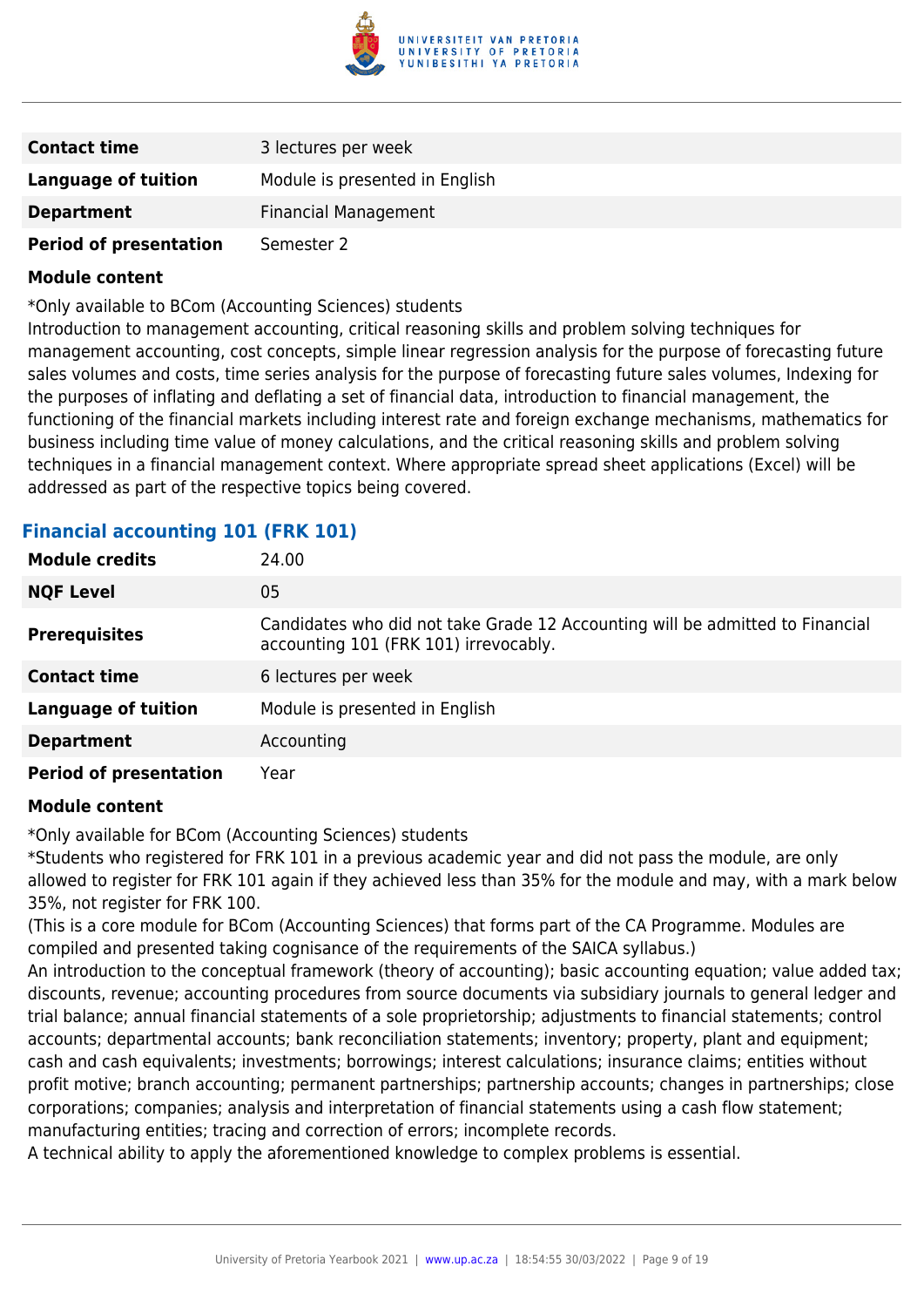

#### **Informatics 112 (INF 112)**

| <b>Module credits</b>         | 10.00                                                                                                                                    |
|-------------------------------|------------------------------------------------------------------------------------------------------------------------------------------|
| <b>NQF Level</b>              | 05                                                                                                                                       |
| Service modules               | Faculty of Engineering, Built Environment and Information Technology<br>Faculty of Natural and Agricultural Sciences                     |
| <b>Prerequisites</b>          | A candidate must have passed Mathematics with at least 4 (50-59%) in the Grade<br>12 examination; or STK 113 60%, STK 123 60% or STK 110 |
| <b>Contact time</b>           | 2 lectures per week                                                                                                                      |
| <b>Language of tuition</b>    | Module is presented in English                                                                                                           |
| <b>Department</b>             | <b>Informatics</b>                                                                                                                       |
| <b>Period of presentation</b> | Semester 2                                                                                                                               |

#### **Module content**

Introduction to information systems, information systems in organisations, hardware: input, processing, output, software: systems and application software, organisation of data and information, telecommunications and networks, the Internet and Intranet. Transaction processing systems, management information systems, decision support systems, information systems in business and society, systems analysis, systems design, implementation, maintenance and revision.

#### **Informatics 183 (INF 183)**

| <b>Module credits</b>         | 3.00                           |
|-------------------------------|--------------------------------|
| <b>NQF Level</b>              | 05                             |
| <b>Prerequisites</b>          | No prerequisites.              |
| <b>Contact time</b>           | 1 practical per week           |
| <b>Language of tuition</b>    | Module is presented in English |
| <b>Department</b>             | <b>Informatics</b>             |
| <b>Period of presentation</b> | Year                           |
| <b>Module content</b>         |                                |

Computer processing of accounting information.

#### **Commercial law 110 (KRG 110)**

| <b>Module credits</b>      | 10.00                                                                                                                      |
|----------------------------|----------------------------------------------------------------------------------------------------------------------------|
| <b>NQF Level</b>           | 05                                                                                                                         |
| <b>Service modules</b>     | Faculty of Engineering, Built Environment and Information Technology<br><b>Faculty of Economic and Management Sciences</b> |
| <b>Contact time</b>        | 1 tutorial per week, 2 lectures per week                                                                                   |
| <b>Language of tuition</b> | Module is presented in English                                                                                             |
| <b>Department</b>          | Mercantile Law                                                                                                             |
|                            |                                                                                                                            |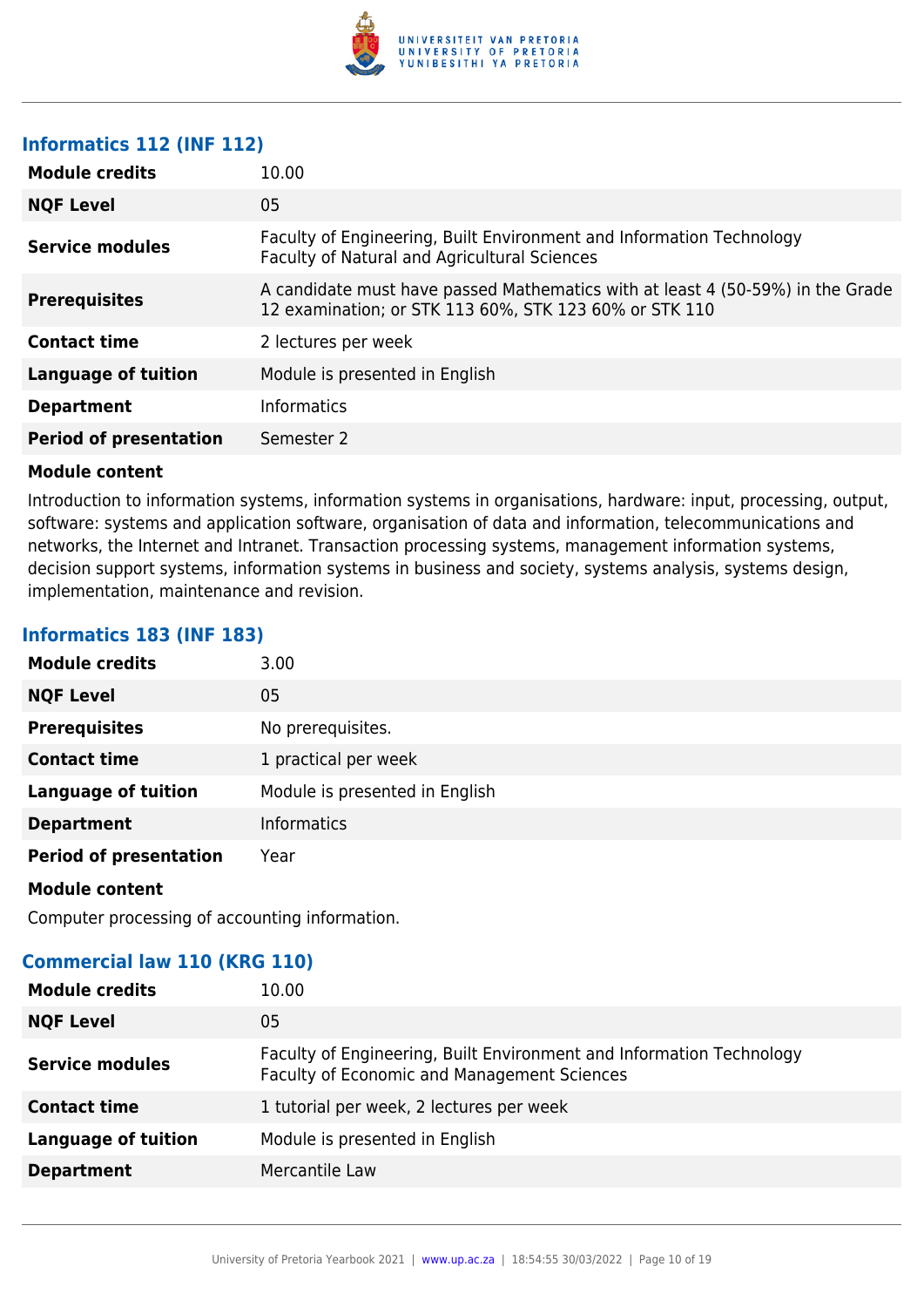

#### **Period of presentation** Semester 1

#### **Module content**

General introduction.

General principles of the law of contract: introduction to the law of contract; consensus; contractual capacity; legality and physical possibility of performance; formalities; parties to the contract; conditions and related legal concepts; special terms and the interpretation of contracts; breach of contract and the termination of the contractual relationship.

#### **Commercial law 120 (KRG 120)**

| <b>Module credits</b>         | 10.00                                                                                                               |
|-------------------------------|---------------------------------------------------------------------------------------------------------------------|
| <b>NQF Level</b>              | 05                                                                                                                  |
| Service modules               | Faculty of Engineering, Built Environment and Information Technology<br>Faculty of Economic and Management Sciences |
| <b>Prerequisites</b>          | Examination entrance to KRG 110                                                                                     |
| <b>Contact time</b>           | 1 tutorial per week, 2 lectures per week                                                                            |
| <b>Language of tuition</b>    | Module is presented in English                                                                                      |
| <b>Department</b>             | Mercantile Law                                                                                                      |
| <b>Period of presentation</b> | Semester 2                                                                                                          |

#### **Module content**

Law of purchase and sale; law of lease; credit agreements; law of agency; law of security.

#### **Business management 114 (OBS 114)**

| <b>Module credits</b>         | 10.00                                                                                                                                                                               |
|-------------------------------|-------------------------------------------------------------------------------------------------------------------------------------------------------------------------------------|
| <b>NQF Level</b>              | 05                                                                                                                                                                                  |
| <b>Service modules</b>        | Faculty of Engineering, Built Environment and Information Technology<br><b>Faculty of Education</b><br><b>Faculty of Humanities</b><br>Faculty of Natural and Agricultural Sciences |
| <b>Prerequisites</b>          | May not be included in the same curriculum as OBS 155                                                                                                                               |
| <b>Contact time</b>           | 3 lectures per week                                                                                                                                                                 |
| <b>Language of tuition</b>    | Module is presented in English                                                                                                                                                      |
| <b>Department</b>             | <b>Business Management</b>                                                                                                                                                          |
| <b>Period of presentation</b> | Semester 1                                                                                                                                                                          |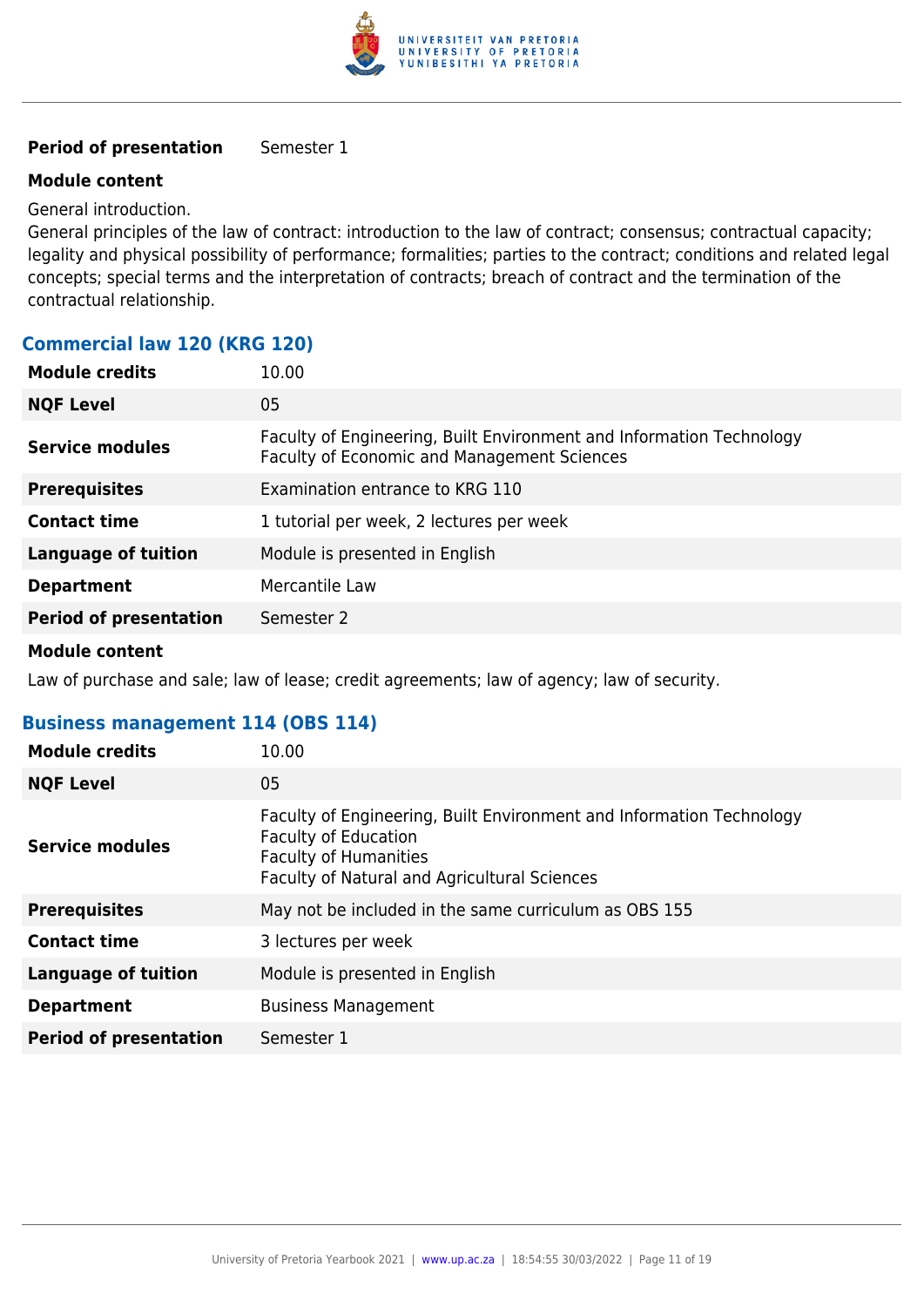

The entrepreneurial mind-set; managers and managing; values, attitudes, emotions, and culture: the manager as a person; ethics and social responsibility; decision making; leadership and responsible leadership; effective groups and teams; managing organizational structure and culture inclusive of the different functions of a generic organisation and how they interact (marketing; finance; operations; human resources and general management); contextualising Sustainable Development Goals (SDG) in each of the topics.

### **Statistics 110 (STK 110)**

| <b>Module credits</b>         | 13.00                                                                                                                                                                               |
|-------------------------------|-------------------------------------------------------------------------------------------------------------------------------------------------------------------------------------|
| <b>NQF Level</b>              | 05                                                                                                                                                                                  |
| <b>Service modules</b>        | Faculty of Engineering, Built Environment and Information Technology<br><b>Faculty of Education</b><br><b>Faculty of Humanities</b><br>Faculty of Natural and Agricultural Sciences |
| <b>Prerequisites</b>          | At least 5 (60-69%) in Mathematics in the Grade 12 examination. Candidates who<br>do not qualify for STK 110 must register for STK 113 and STK 123                                  |
| <b>Contact time</b>           | 1 practical per week, 1 tutorial per week, 3 lectures per week                                                                                                                      |
| <b>Language of tuition</b>    | Module is presented in English                                                                                                                                                      |
| <b>Department</b>             | <b>Statistics</b>                                                                                                                                                                   |
| <b>Period of presentation</b> | Semester 1                                                                                                                                                                          |

#### **Module content**

Descriptive statistics:

Sampling and the collection of data; frequency distributions and graphical representations. Descriptive measures of location and dispersion.

Probability and inference:

Introductory probability theory and theoretical distributions. Sampling distributions. Estimation theory and hypothesis testing of sampling averages and proportions (one and two-sample cases). Supporting mathematical concepts. Statistical concepts are demonstrated and interpreted through practical coding and simulation within a data science framework.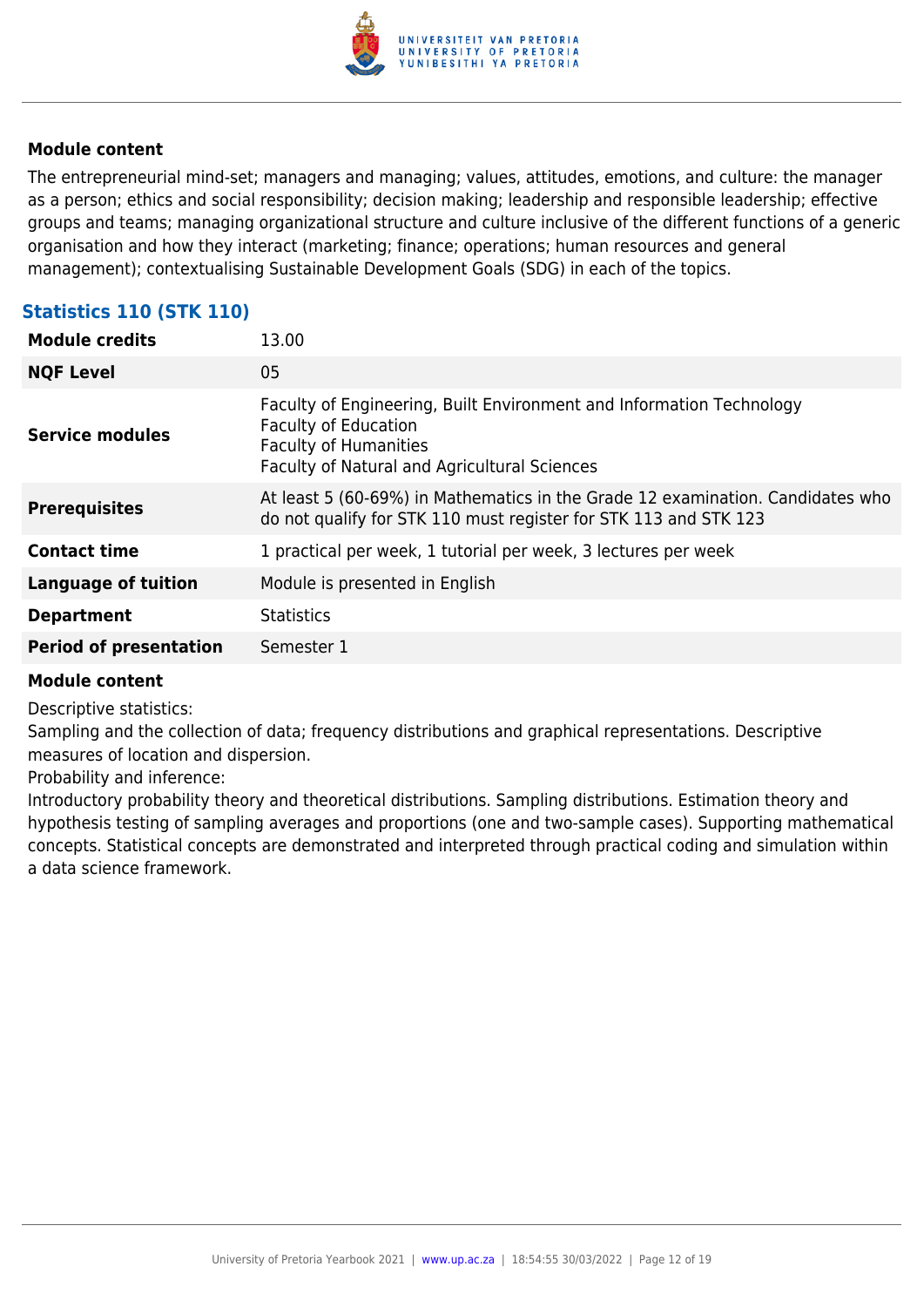

## Curriculum: Year 2

**Minimum credits: 171**

### **Fundamental modules**

#### **Professional ethics 211 (BPE 211)**

| <b>Module credits</b>         | 6.00                                                                                                                |
|-------------------------------|---------------------------------------------------------------------------------------------------------------------|
| <b>NQF Level</b>              | 06                                                                                                                  |
| <b>Service modules</b>        | Faculty of Engineering, Built Environment and Information Technology<br>Faculty of Economic and Management Sciences |
| <b>Prerequisites</b>          | No prerequisites.                                                                                                   |
| <b>Contact time</b>           | 1 lecture per week                                                                                                  |
| <b>Language of tuition</b>    | Module is presented in English                                                                                      |
| <b>Department</b>             | Philosophy                                                                                                          |
| <b>Period of presentation</b> | Semester 1                                                                                                          |

#### **Module content**

In the first quarter of this module students are equipped with an understanding of the moral issues influencing human agency in economic and political contexts. In particular philosophy equips students with analytical reasoning skills necessary to understand and solve complex moral problems related to economic and political decision making. We demonstrate to students how the biggest questions concerning the socio-economic aspects of our lives can be broken down and illuminated through reasoned debate. Examples of themes which may be covered in the module include justice and the common good, a moral consideration of the nature and role of economic markets on society, issues concerning justice and equality, and dilemmas of loyalty. The works of philosophers covered may for instance include that of Aristotle, Locke, Bentham, Mill, Kant, Rawls, Friedman, Nozick, Bernstein, Dworkin, Sandel, Walzer, and MacIntyre. In the second quarter of the module the focus is on professionalism, careers and ethics. Codes of ethics in business and professions, professional codes, as well as ethical issues in the accountancy profession are discussed.

### **Core modules**

#### **Taxation 200 (BEL 200)**

| <b>Module credits</b>  | 32.00                                                                                                                                                                                                                   |
|------------------------|-------------------------------------------------------------------------------------------------------------------------------------------------------------------------------------------------------------------------|
| <b>NQF Level</b>       | 06                                                                                                                                                                                                                      |
| <b>Service modules</b> | Faculty of Engineering, Built Environment and Information Technology                                                                                                                                                    |
| <b>Prerequisites</b>   | FRK 111 and FRK 121 or FRK 100 or FRK 101. Only available to BCom (Option<br>Taxation, Accounting Sciences, Financial Management Sciences, Financial<br>Sciences, Informatics, Investment Management and Law) students. |
| <b>Contact time</b>    | 1 practical per week, 3 lectures per week                                                                                                                                                                               |
| Language of tuition    | Module is presented in English                                                                                                                                                                                          |
| <b>Department</b>      | Taxation                                                                                                                                                                                                                |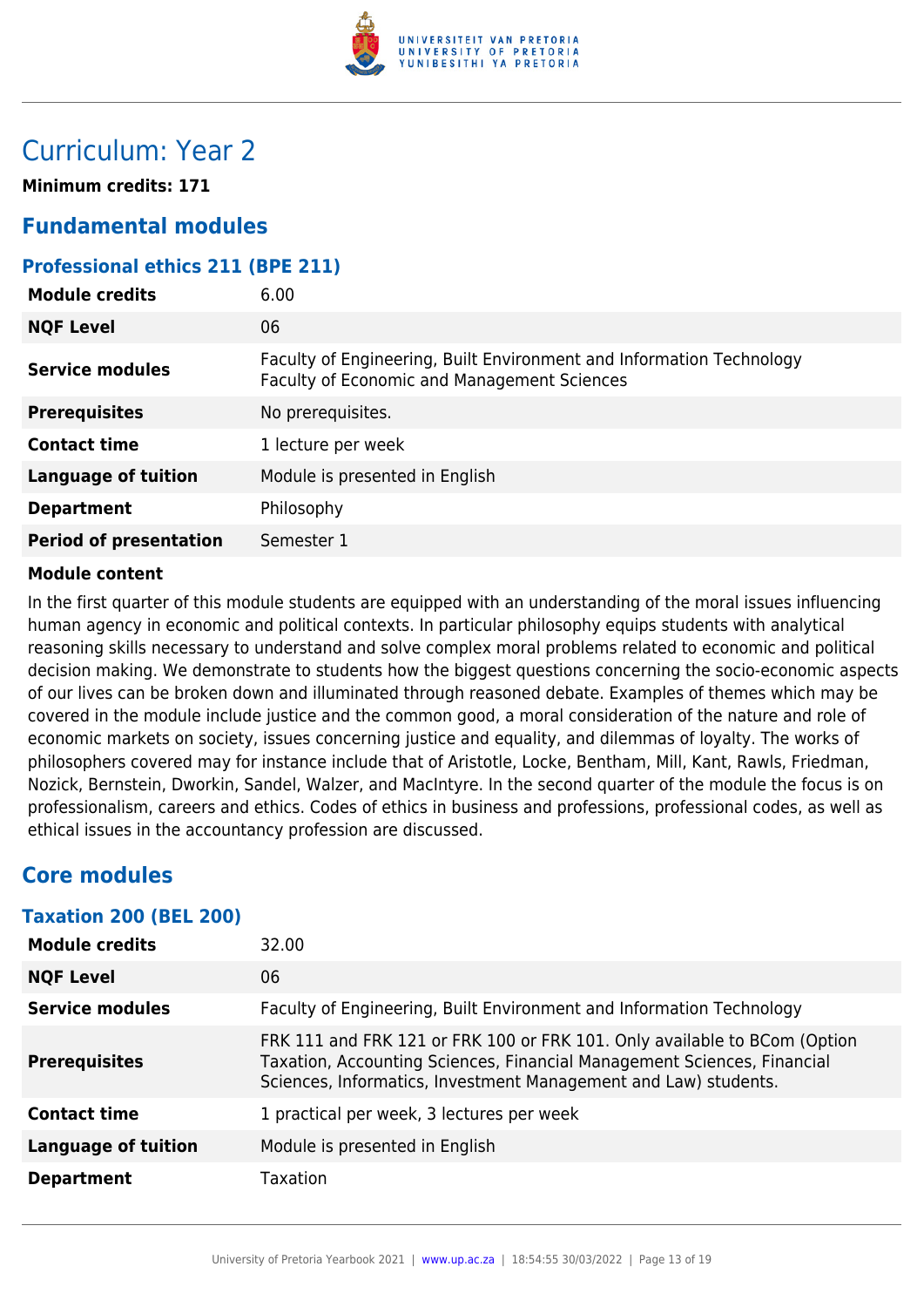

#### **Period of presentation** Year

#### **Module content**

In this module an introduction to taxation as a discipline in the South African tax environment is provided. The income tax concepts covered in this module are gross income, special inclusions, exempt income, general deductions, special deductions, prohibited deductions and allowed assessed losses. The implications of a capital gains tax event, specific sections of the Income Tax Act applicable on individuals as well as fringe benefits and specific allowances for individuals are discussed. Concepts such as the prepaid tax system, tax implications of donations tax events as well as the tax implications of a deceased person will be covered. Finally an introduction to the basic principles of VAT is included.

### **Financial management 200 (FBS 200)**

| <b>Module credits</b>         | 32.00                             |
|-------------------------------|-----------------------------------|
| <b>NQF Level</b>              | 06                                |
| <b>Prerequisites</b>          | FRK 100 or FRK 101 and FBS 121 GS |
| <b>Contact time</b>           | 4 lectures per week               |
| <b>Language of tuition</b>    | Module is presented in English    |
| <b>Department</b>             | <b>Financial Management</b>       |
| <b>Period of presentation</b> | Year                              |

#### **Module content**

\*Only for BCom (Accounting Sciences) students

The purpose and functioning of management accounting, cost classification. The determination of product costs including raw material costs, labour costs, overheads and the allocation thereof according to traditional and activity-based costing methods, inventory management, the accumulation of costs according to job and process costing systems, the treatment of joint and by-products and the determination of costs according to a direct and absorption costing approach. Decisionmaking with reference to cost-volume-profit ratios, relevant costs, risk and uncertainty, decision trees, linear programming and capital investment budgets. Planning and control through the application of quantitative techniques, budgets and standard costing.

#### **Financial accounting 201 (FRK 201)**

| <b>Module credits</b>         | 32.00                                                                     |
|-------------------------------|---------------------------------------------------------------------------|
| <b>NQF Level</b>              | 06                                                                        |
| <b>Prerequisites</b>          | FRK 100 or FRK 101; Only available to BCom (Accounting Sciences) students |
| <b>Contact time</b>           | 4 lectures per week                                                       |
| <b>Language of tuition</b>    | Module is presented in English                                            |
| <b>Department</b>             | Accounting                                                                |
| <b>Period of presentation</b> | Year                                                                      |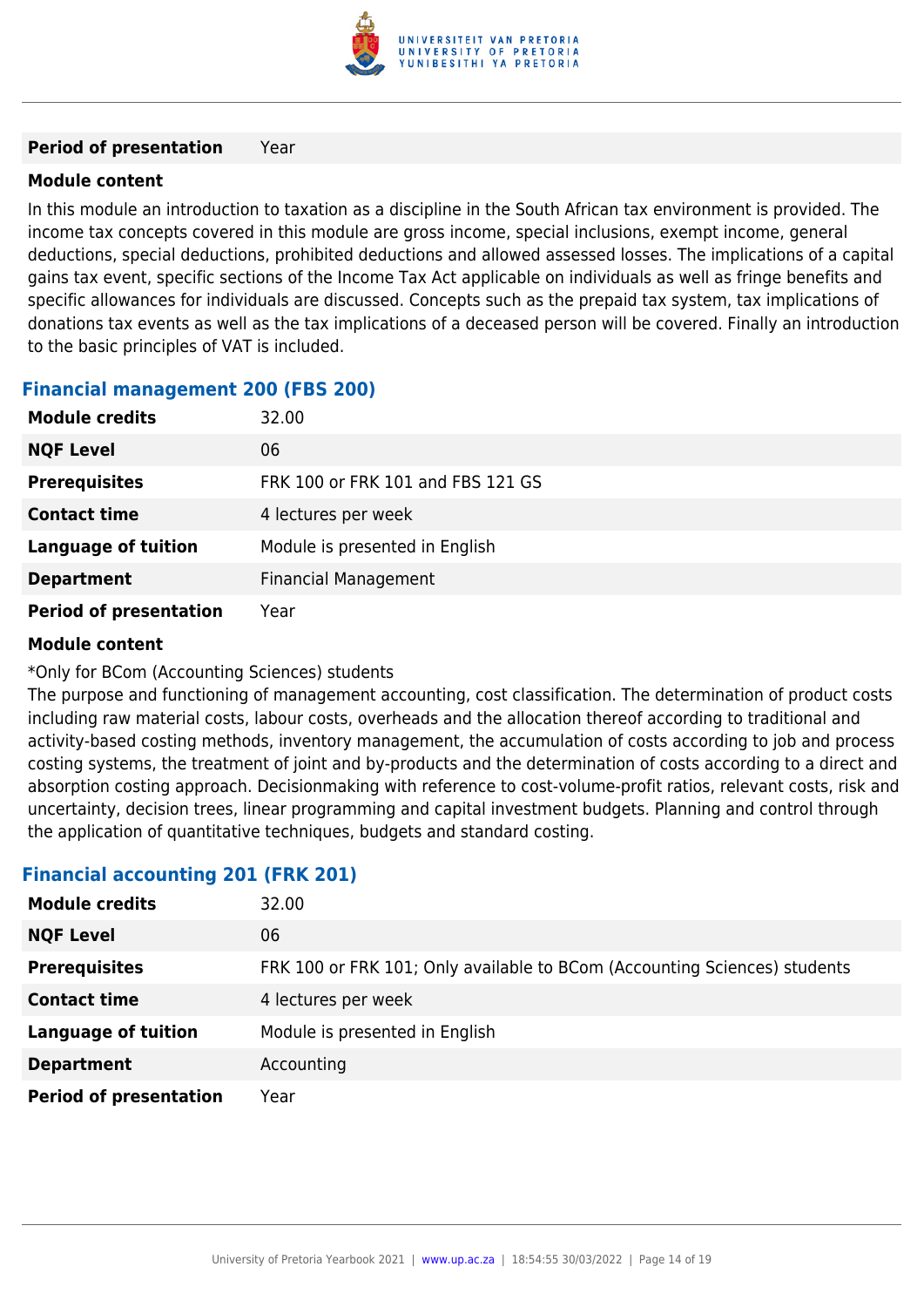

\*Only for BCom (Accounting Sciences) students

(This is a core module for BCom (Accounting Sciences) that forms part of the CA Programme. Modules are compiled and presented taking cognisance of the requirements of the SAICA syllabus.)

Preparation and presentation of company annual financial statements in compliance with the requirements of the Companies Act and Statements of Generally Accepted Accounting Practice relating to the following: the presentation of financial statements; revenue; inventory; property, plant and equipment; investment properties; impairment (of individual assets); provisions; leases; events after the balance sheet date; earnings per share; accounting policies, changes in accounting estimates and errors; certain aspects of financial instruments. Introduction to consolidations, including basic consolidation techniques for both wholly-owned and partly-owned subsidiaries. Certain aspects of the Companies Act, including directors' emoluments and Schedule 4. A technical ability to apply the aforementioned knowledge to complex problems is essential.

### **Informatics 264 (INF 264)**

| <b>Module credits</b>         | 8.00                                               |
|-------------------------------|----------------------------------------------------|
| <b>NQF Level</b>              | 06                                                 |
| <b>Prerequisites</b>          | INF 112, AIM 101 or AIM 102 or AIM 111 and AIM 121 |
| <b>Contact time</b>           | 2 practicals per week                              |
| <b>Language of tuition</b>    | Module is presented in English                     |
| <b>Department</b>             | <b>Informatics</b>                                 |
| <b>Period of presentation</b> | Semester 1                                         |
| .                             |                                                    |

#### **Module content**

Application of spreadsheets and query languages in an accounting environment.

#### **Communication management 283 (KOB 283)**

| <b>Module credits</b>         | 5.00                           |
|-------------------------------|--------------------------------|
| <b>NQF Level</b>              | 07                             |
| <b>Contact time</b>           | 3 lectures per week            |
| <b>Language of tuition</b>    | Module is presented in English |
| <b>Department</b>             | <b>Business Management</b>     |
| <b>Period of presentation</b> | Quarter 3                      |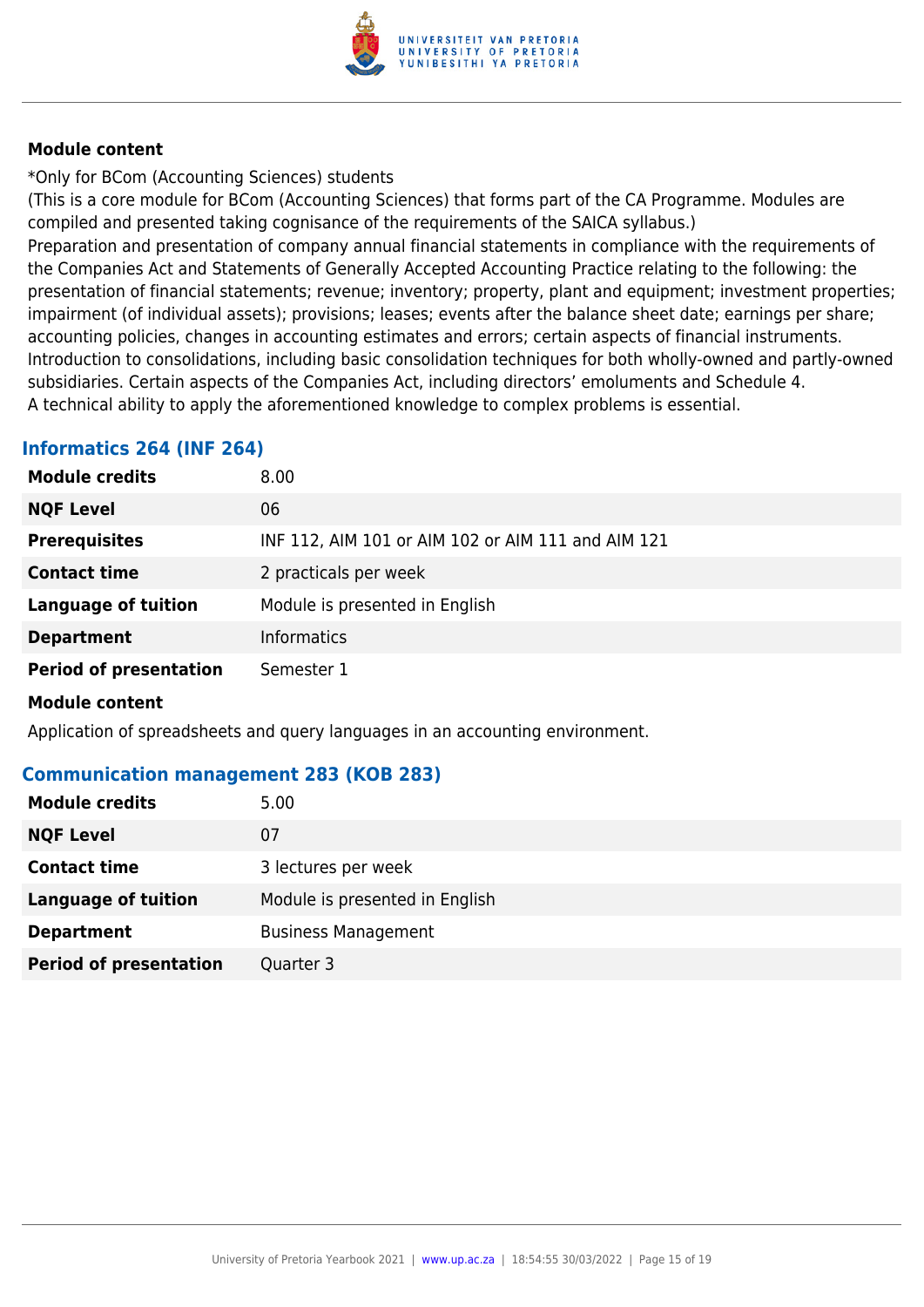

\*Module content will be adapted in accordance with the appropriate degree programme. Only one of KOB 281– 284 may be taken as a module where necessary for a programme.

Applied business communication skills

Acquiring basic business communication skills will enhance the capabilities of employees, managers and leaders in the business environment. An overview of applied skills on the intrapersonal, dyadic, interpersonal, group (team), organisational, public and mass communication contexts is provided. The practical part of the module (for example, the writing of business reports and presentation skills) concentrates on the performance dimensions of these skills as applied to particular professions.

#### **Commercial law 200 (KRG 200)**

| <b>Module credits</b>         | 24.00                                                                                                                      |
|-------------------------------|----------------------------------------------------------------------------------------------------------------------------|
| <b>NQF Level</b>              | 06                                                                                                                         |
| Service modules               | Faculty of Engineering, Built Environment and Information Technology<br><b>Faculty of Economic and Management Sciences</b> |
| <b>Prerequisites</b>          | <b>KRG 120</b>                                                                                                             |
| <b>Contact time</b>           | 3 lectures per week                                                                                                        |
| <b>Language of tuition</b>    | Module is presented in English                                                                                             |
| <b>Department</b>             | Mercantile Law                                                                                                             |
| <b>Period of presentation</b> | Year                                                                                                                       |
|                               |                                                                                                                            |

#### **Module content**

Company law, law concerning close corporations, law of partnerships, labour law, law of arbitration and transport, law of insurance, law concerning negotiable documents, law of insolvency, law of succession and trusts.

#### **Auditing 200 (ODT 200)**

| <b>Module credits</b>         | 32.00                          |
|-------------------------------|--------------------------------|
| <b>NQF Level</b>              | 06                             |
| <b>Prerequisites</b>          | FRK 100 or FRK 101             |
| <b>Contact time</b>           | 3 lectures per week            |
| <b>Language of tuition</b>    | Module is presented in English |
| <b>Department</b>             | Auditing                       |
| <b>Period of presentation</b> | Year                           |

#### **Module content**

History of auditing: the concept ''profession''. The theory, including the postulates in auditing. Most important concepts, selected sections of the Companies Act which are prescribed by the Public Accountants' and Auditors' Board (PAAB) and the South African Institute of Chartered Accountants (SAICA). Publications of the SAICA and the PAAB. Principles of auditing, the audit process. Internal control and system design and evaluation.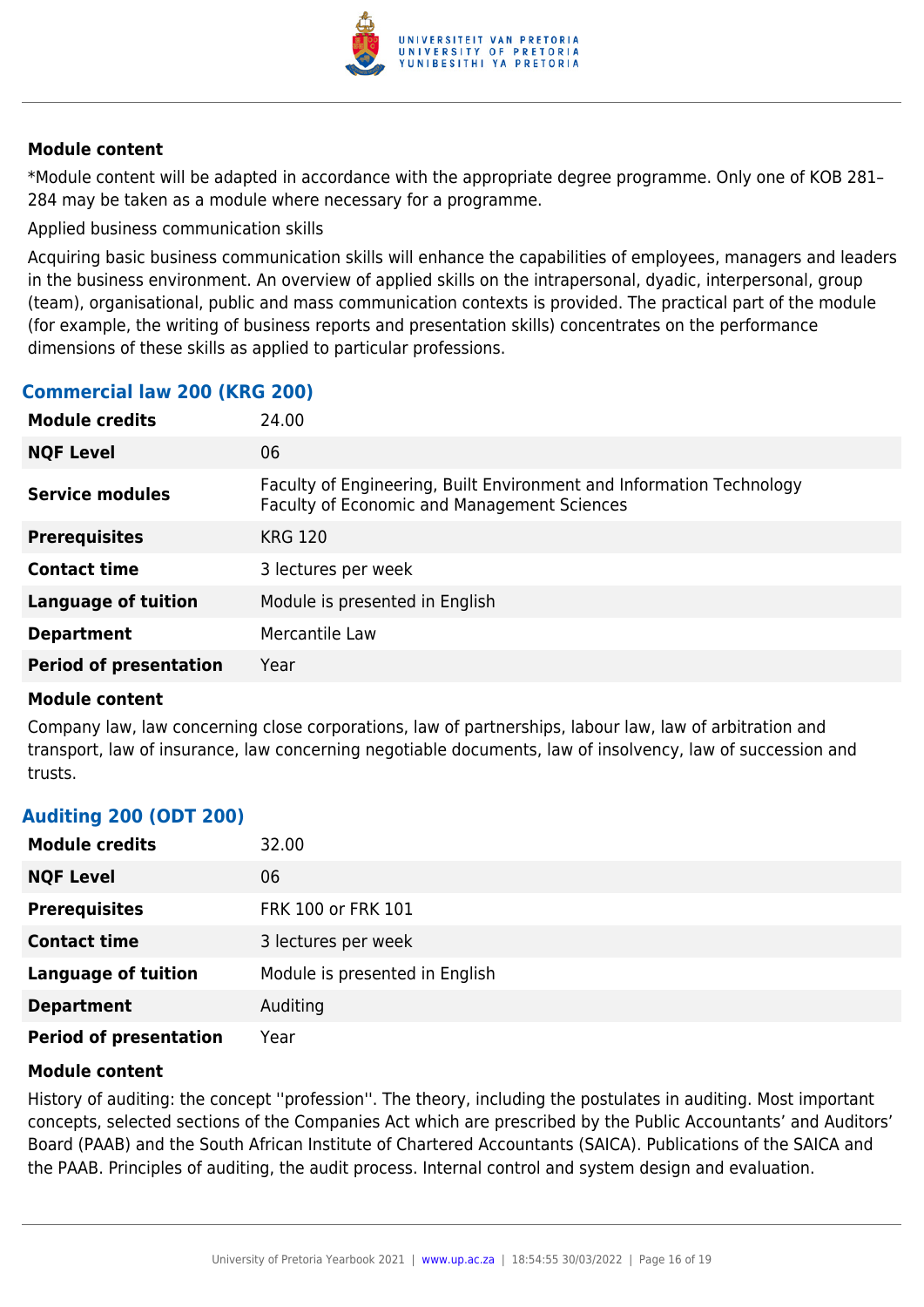

## Curriculum: Final year

**Minimum credits: 160**

## **Core modules**

| <b>Taxation 300 (BEL 300)</b> |                                                                      |
|-------------------------------|----------------------------------------------------------------------|
| <b>Module credits</b>         | 40.00                                                                |
| <b>NQF Level</b>              | 07                                                                   |
| <b>Service modules</b>        | Faculty of Engineering, Built Environment and Information Technology |
| <b>Prerequisites</b>          | BEL 200 and FRK 221 or FRK 201                                       |
| <b>Contact time</b>           | 1 discussion class per week, 4 lectures per week                     |
| <b>Language of tuition</b>    | Module is presented in English                                       |
| <b>Department</b>             | Taxation                                                             |
| <b>Period of presentation</b> | Year                                                                 |
|                               |                                                                      |

#### **Module content**

The purpose of the module is to enable the learner to calculate the value-added tax liability and to journalise transactions; calculate the normal tax liability (including the determination of taxable capital gains and assessed capital losses) of individuals, companies, estates and trusts,discuss tax principles on value-added tax and normal tax; and calculate and discuss provisional and employees' tax and to object against an assessment.

#### **Financial management 300 (FBS 300)**

| <b>Module credits</b>         | 40.00                                                             |
|-------------------------------|-------------------------------------------------------------------|
| <b>NQF Level</b>              | 07                                                                |
| <b>Prerequisites</b>          | FBS 200 and only available to BCom (Accounting Sciences) students |
| <b>Contact time</b>           | 4 lectures per week                                               |
| <b>Language of tuition</b>    | Module is presented in English                                    |
| <b>Department</b>             | <b>Financial Management</b>                                       |
| <b>Period of presentation</b> | Year                                                              |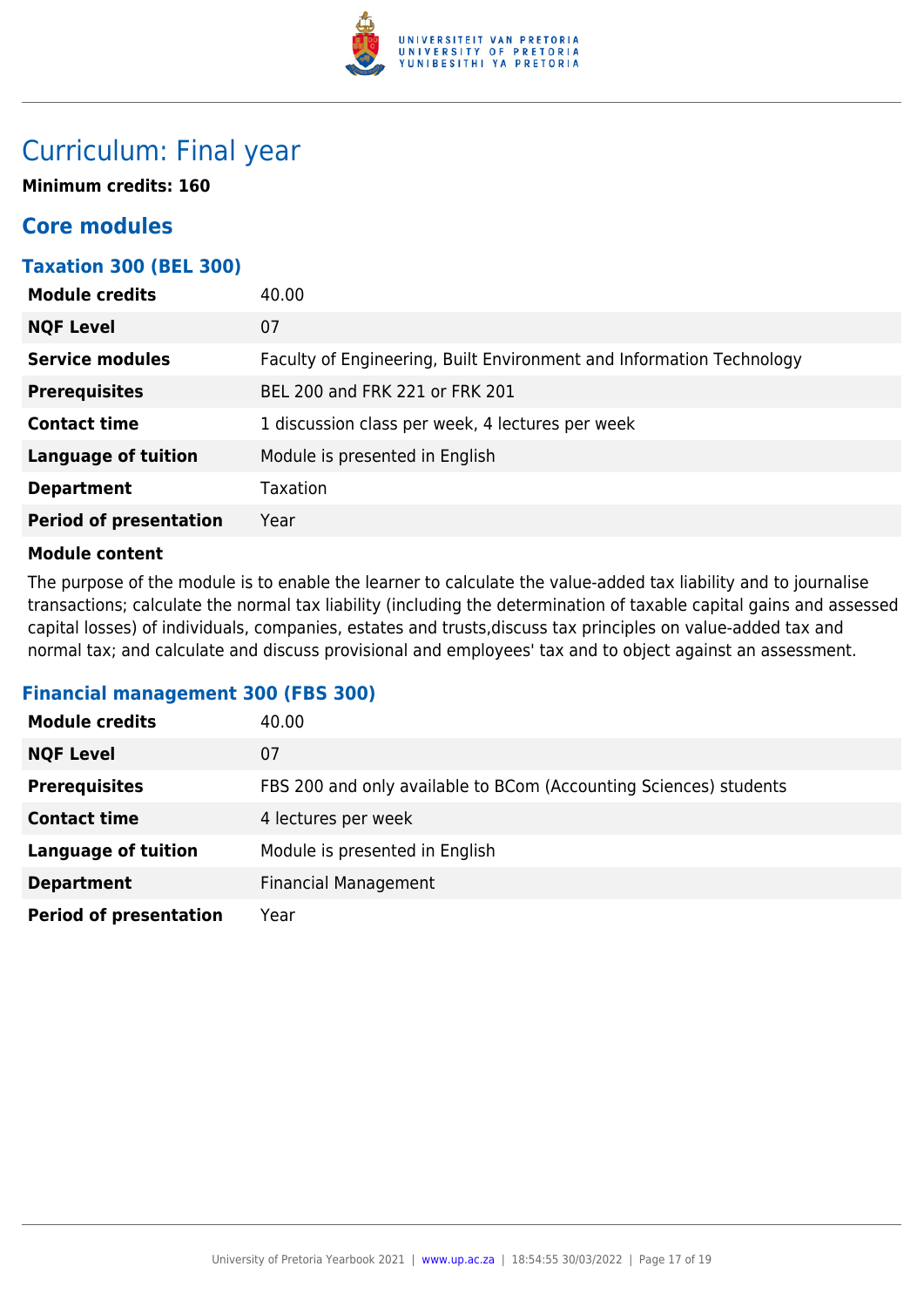

\*Only available to BCom (Accounting Sciences) students

The purpose and functioning of management accounting, cost classification. The determination of product costs including raw material costs, labour costs, overheads and its allocation according to traditional and activitybased costing methods, the accumulation of costs according to job and process costing systems, the treatment of joint and by-products and the determination of costs according to a direct and absorption costing approach. Decisionmaking with reference to cost-volume-profit ratios, relevant costs, risk and uncertainty, decision trees, linear programming and capital investment budgets, principles of project management. Planning and control through the application of quantitative techniques, budgets and standard costing. Performance measurement by means of the principles of responsibility accounting and the determination of transfer prices. Financial management by taking cognisance of the purpose of financial management, working capital

management, financing decisions, cost of capital, dividend policy, capital structure decisions, share valuation. The student should be capable of applying the underlying theory to advance case studies.

#### **Financial accounting 300 (FRK 300)**

| <b>Module credits</b>         | 40.00                          |
|-------------------------------|--------------------------------|
| <b>NQF Level</b>              | 07                             |
| <b>Prerequisites</b>          | <b>FRK 201</b>                 |
| <b>Contact time</b>           | 5 lectures per week            |
| <b>Language of tuition</b>    | Module is presented in English |
| <b>Department</b>             | Accounting                     |
| <b>Period of presentation</b> | Year                           |

#### **Module content**

\*Only available for BCom (Accounting Sciences) students

(This is a core module for BCom (Accounting Sciences) that forms part of the CA Programme. Modules are compiled and presented taking cognisance of the requirements of the SAICA syllabus.) Revision of work covered in FRK 201 and application of this knowledge to advanced problems. Preparation and presentation of company annual financial statements in compliance with the requirements of Statements of Generally Accepted Accounting Practice relating to the following: income taxes; leases (including sale and leaseback transactions); property, plant and equipment; investment properties; provisions; events after the balance sheet date; earnings per share (including headline earnings); intangible assets; impairment (including

introduction to cash generating units); government grants; the effects of changes in foreign exchange rates (including hedge accounting); borrowing costs; employee benefits; non-current assets held for sale and discontinued operations; associates; joint ventures; cash flow statements; further aspects of financial instruments. Complex consolidation issues, including intra-group transactions; dividends; preference shares; revaluations; horizontal, vertical and mixed groups; insolvent subsidiaries; the acquisition of an additional interest. Analysis and interpretation of financial statements, as well as changes in capital structures. A technical ability to apply the aforementioned knowledge to complex problems is essential.

#### **Auditing 300 (ODT 300)**

| <b>Module credits</b> | 40.00 |
|-----------------------|-------|
| <b>NQF Level</b>      | 07    |
|                       |       |